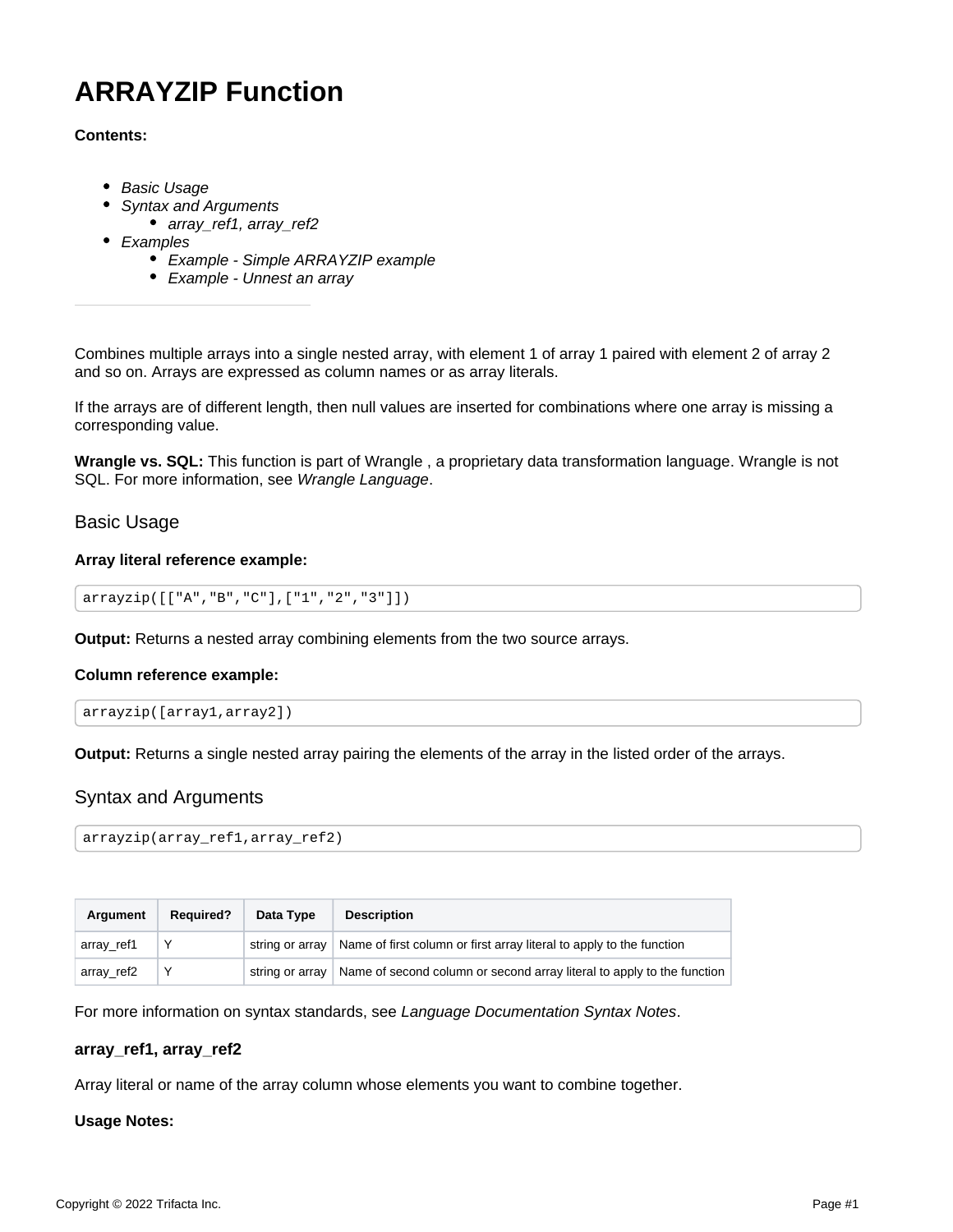| <b>Required?</b> | Data Type                                              | <b>Example Value</b> |
|------------------|--------------------------------------------------------|----------------------|
| Yes              | Array literal or column reference   myArray1, myArray2 |                      |

# <span id="page-1-0"></span>Examples

**Tip:** For additional examples, see [Common Tasks](https://docs.trifacta.com/display/r082/Common+Tasks).

# <span id="page-1-1"></span>**Example - Simple ARRAYZIP example**

## **Source:**

| ltem  | Letters                       | Numerals         |
|-------|-------------------------------|------------------|
| ltem1 | ["A","B","C"]   ["1","2","3"] |                  |
| ltem2 | ["D","E","F"]   ["4","5","6"] |                  |
| ltem3 | ["G","H","I"]                 | $[$ "7","8","9"] |

# **Transformation:**

| <b>Transformation Name</b>    | New formula                   |
|-------------------------------|-------------------------------|
| Parameter: Formula type       | Single row formula            |
| Parameter: Formula            | arrayzip([Letters, Numerals]) |
| Parameter: New column<br>name | 'LettersAndNumerals'          |

## **Results:**

| Item  | Letters                       | <b>Numerals</b> | <b>LettersAndNumerals</b>                                      |
|-------|-------------------------------|-----------------|----------------------------------------------------------------|
| ltem1 |                               |                 | ["A","B","C"]   ["1","2","3"]   [["A","1"],["B",2"],["C","3"]] |
| Item2 | ["D","E","F"]   ["4","5","6"] |                 | [["F","4"],["G",5"],["H","6"]]                                 |
| Item3 |                               |                 | ["G","H","I"]   ["7","8","9"]   [["G","7"],["H",8"],["I","9"]] |

# <span id="page-1-2"></span>**Example - Unnest an array**

## **Source:**

You have the following data on student test scores. Scores on individual scores are stored in the Scores array, and you need to be able to track each test on a uniquely identifiable row. This example has two goals:

- 1. One row for each student test
- 2. Unique identifier for each student-score combination

| LastName | <b>FirstName</b> | <b>Scores</b>    |
|----------|------------------|------------------|
| Adams    | Allen            | [81,87,83,79]    |
| Burns    | Bonnie           | [98, 94, 92, 85] |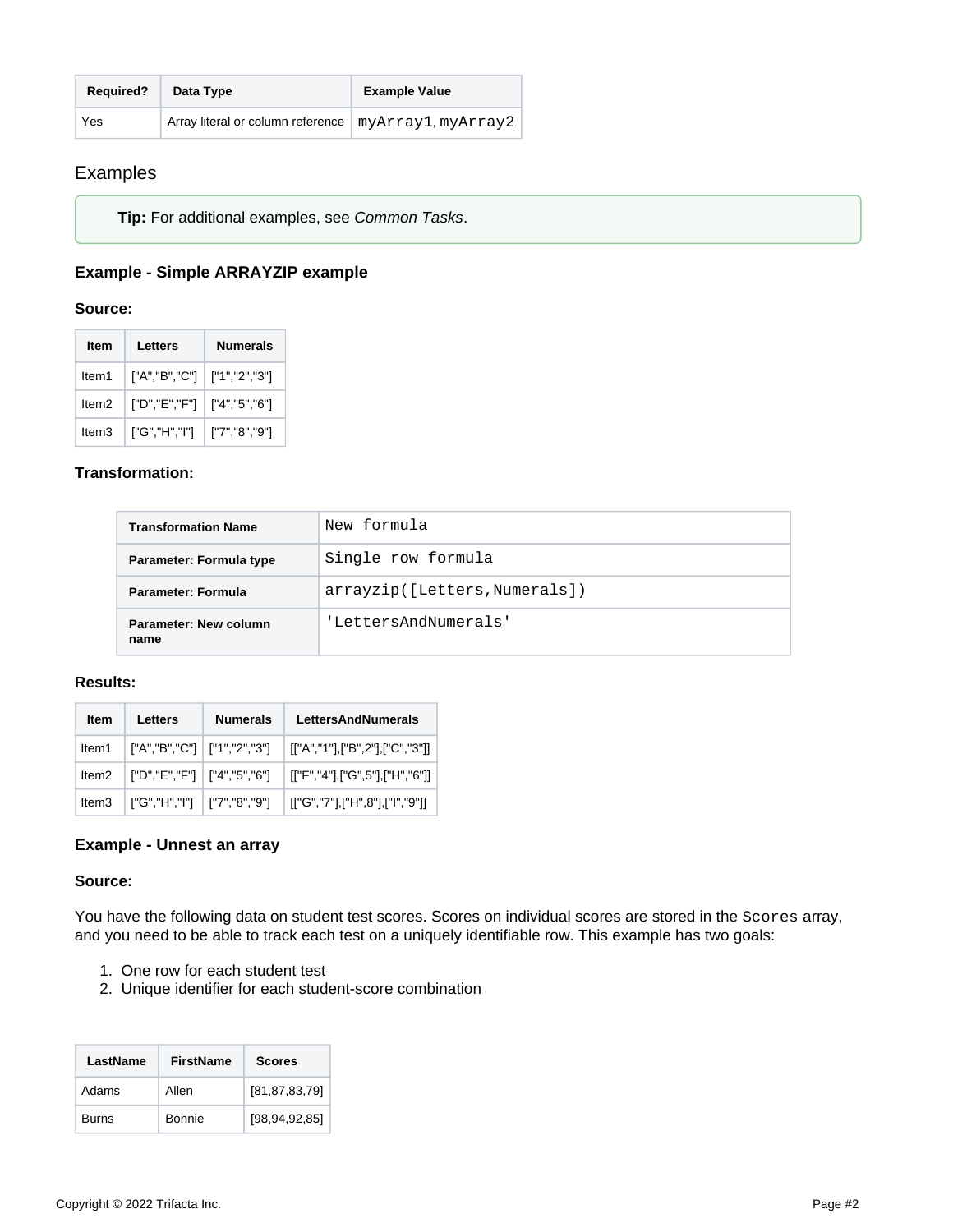| Cannon | Charles | [88, 81, 85, 78] |
|--------|---------|------------------|
|        |         |                  |

### **Transformation:**

When the data is imported from CSV format, you must add a header transform and remove the quotes from the S cores column:

| <b>Transformation Name</b> | Rename column with $row(s)$      |
|----------------------------|----------------------------------|
| <b>Parameter: Option</b>   | Use $row(s)$ as column names     |
| <b>Parameter: Type</b>     | Use a single row to name columns |
| Parameter: Row number      |                                  |

| <b>Transformation Name</b>          | Replace text or pattern |
|-------------------------------------|-------------------------|
| <b>Parameter: Column</b>            | colScores               |
| <b>Parameter: Find</b>              | $\pm$ / $\pm$ 1         |
| <b>Parameter: Replace with</b>      | $\mathbf{I}$            |
| Parameter: Match all<br>occurrences | true                    |

**Validate test date:** To begin, you might want to check to see if you have the proper number of test scores for each student. You can use the following transform to calculate the difference between the expected number of elements in the Scores array (4) and the actual number:

| <b>Transformation Name</b>    | New formula              |
|-------------------------------|--------------------------|
| Parameter: Formula type       | Single row formula       |
| Parameter: Formula            | $(4 - arraylen(Scores))$ |
| Parameter: New column<br>name | 'numMissinqTests'        |

When the transform is previewed, you can see in the sample dataset that all tests are included. You might or might not want to include this column in the final dataset, as you might identify missing tests when the recipe is run at scale.

**Unique row identifier:** The Scores array must be broken out into individual rows for each test. However, there is no unique identifier for the row to track individual tests. In theory, you could use the combination of LastName-FirstName-Scores values to do so, but if a student recorded the same score twice, your dataset has duplicate rows. In the following transform, you create a parallel array called Tests, which contains an index array for the number of values in the Scores column. Index values start at 0:

| <b>Transformation Name</b>    | New formula                |
|-------------------------------|----------------------------|
| Parameter: Formula type       | Single row formula         |
| Parameter: Formula            | range(0, arraylen(Scores)) |
| Parameter: New column<br>name | 'Tests'                    |

Also, we will want to create an identifier for the source row using the sourcerownumber function: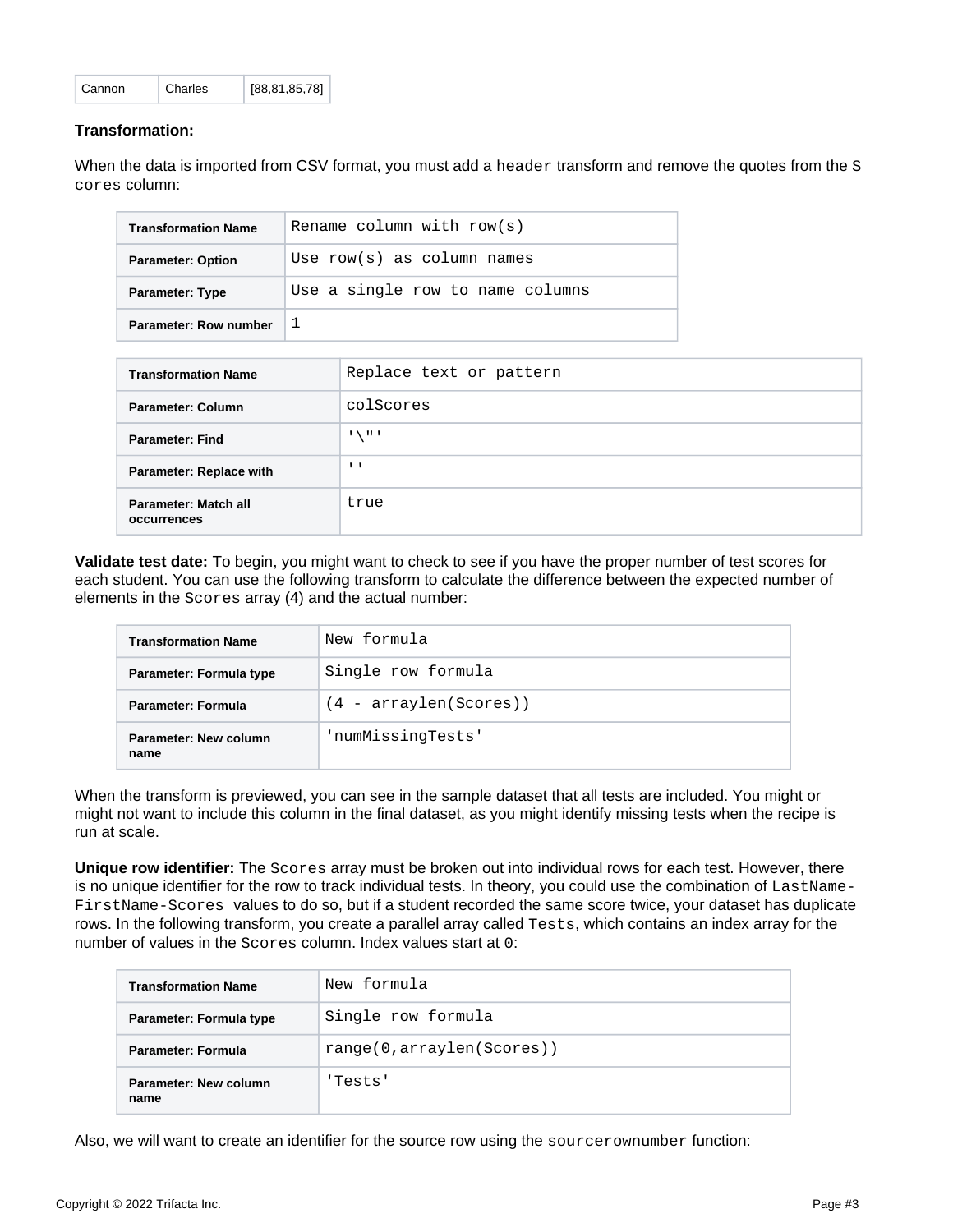| <b>Transformation Name</b>    | New formula        |
|-------------------------------|--------------------|
| Parameter: Formula type       | Single row formula |
| Parameter: Formula            | sourcerownumber()  |
| Parameter: New column<br>name | 'orderIndex'       |

**One row for each student test:** Your data should look like the following:

| LastName | <b>FirstName</b> | <b>Scores</b>                     | <b>Tests</b> | orderIndex |
|----------|------------------|-----------------------------------|--------------|------------|
| Adams    | Allen            | $[81, 87, 83, 79]$ $[0, 1, 2, 3]$ |              | -2         |
| Burns    | Bonnie           | $[98, 94, 92, 85]$ $[0, 1, 2, 3]$ |              | -3         |
| Cannon   | Charles          | $[88, 81, 85, 78]$ $[0, 1, 2, 3]$ |              | 4          |

Now, you want to bring together the Tests and Scores arrays into a single nested array using the arrayzip fun ction:

| <b>Transformation Name</b> | New formula               |
|----------------------------|---------------------------|
| Parameter: Formula<br>type | Single row formula        |
| Parameter: Formula         | arrayzip([Tests, Scores]) |

Your dataset has been changed:

| LastName | <b>FirstName</b> | <b>Scores</b>                       | Tests | orderIndex | column1                       |
|----------|------------------|-------------------------------------|-------|------------|-------------------------------|
| Adams    | Allen            | $[81, 87, 83, 79]$ $[0, 1, 2, 3]$ 2 |       |            | [[0,81],[1,87],[2,83],[3,79]] |
| Adams    | Bonnie           | $[98, 94, 92, 85]$ $[0, 1, 2, 3]$ 3 |       |            | [[0,98],[1,94],[2,92],[3,85]] |
| Cannon   | Charles          | $[88, 81, 85, 78]$ $[0, 1, 2, 3]$   |       | 4          | [[0,88],[1,81],[2,85],[3,78]] |

Use the following to unpack the nested array:

| <b>Transformation Name</b> | Expand arrays to rows |
|----------------------------|-----------------------|
| Parameter: Column          | column1               |

Each test-score combination is now broken out into a separate row. The nested Test-Score combinations must be broken out into separate columns using the following:

| <b>Transformation Name</b>                           | Unnest Objects into columns |
|------------------------------------------------------|-----------------------------|
| Parameter: Column                                    | column1                     |
| <b>Parameter: Paths to elements</b>   '[0] ', '[1] ' |                             |

After you delete column1, which is no longer needed you should rename the two generated columns:

| <b>Transformation Name</b> | 'Rename columns |
|----------------------------|-----------------|
| <b>Parameter: Option</b>   | Manual rename   |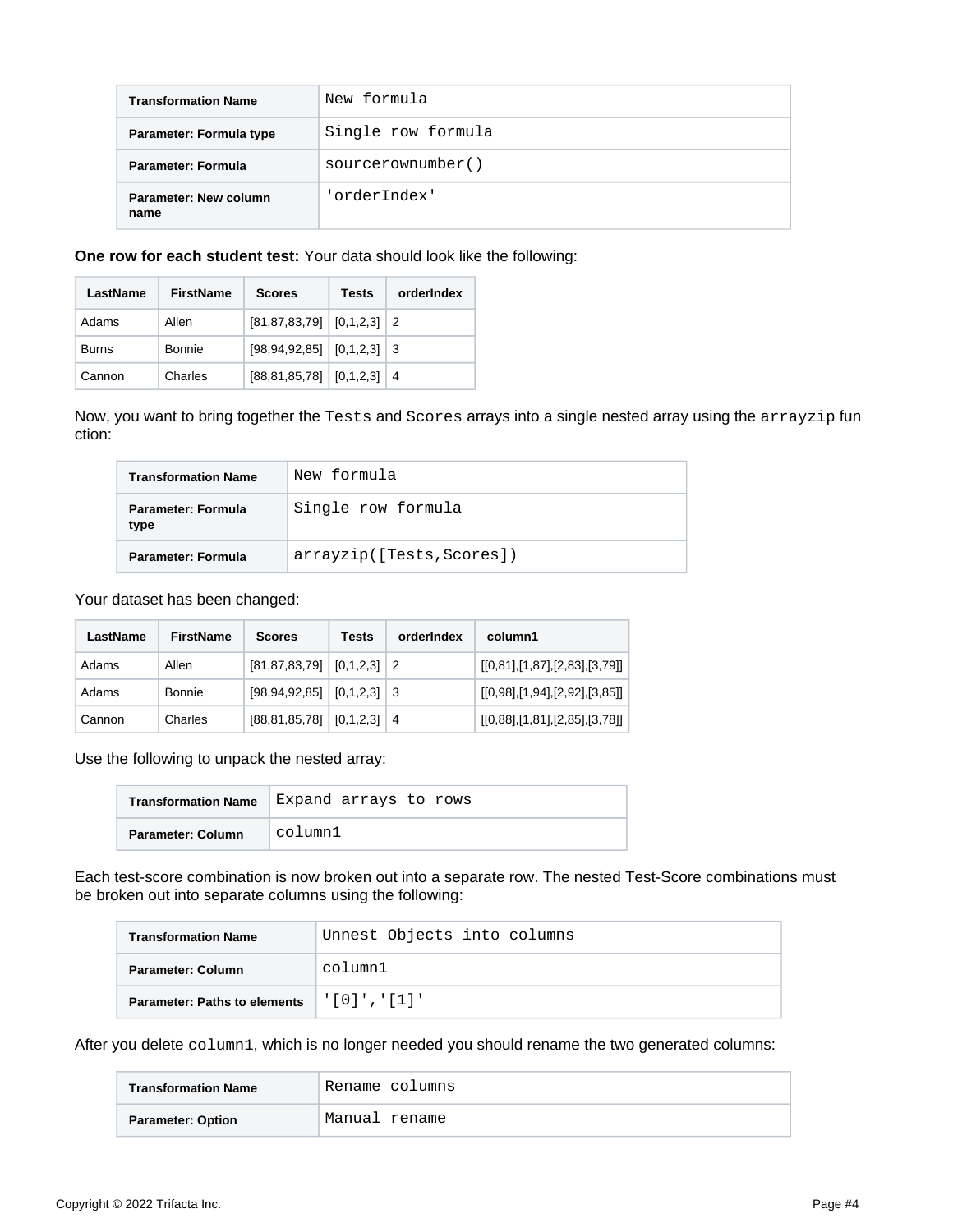| Parameter: Column             | column 0       |
|-------------------------------|----------------|
| Parameter: New column<br>name | 'TestNum'      |
|                               |                |
| <b>Transformation Name</b>    | Rename columns |
| <b>Parameter: Option</b>      | Manual rename  |
| Parameter: Column             | column 1       |
| Parameter: New column<br>name | 'TestScore'    |

**Unique row identifier:** You can do one more step to create unique test identifiers, which identify the specific test for each student. The following uses the original row identifier  $\alpha$  dex Index as an identifier for the student and the TestNumber value to create the TestId column value:

| <b>Transformation Name</b>    | New formula                 |
|-------------------------------|-----------------------------|
| Parameter: Formula type       | Single row formula          |
| <b>Parameter: Formula</b>     | (orderIndex * 10) + TestNum |
| Parameter: New column<br>name | 'TestId'                    |

The above are integer values. To make your identifiers look prettier, you might add the following:

| Transformation Name   Merge columns |                      |
|-------------------------------------|----------------------|
| <b>Parameter: Columns</b>           | 'TestId00', 'TestId' |

**Extending:** You might want to generate some summary statistical information on this dataset. For example, you might be interested in calculating each student's average test score. This step requires figuring out how to properly group the test values. In this case, you cannot group by the LastName value, and when executed at scale, there might be collisions between first names when this recipe is run at scale. So, you might need to create a kind of primary key using the following:

| <b>Transformation Name</b>    | Merge columns           |
|-------------------------------|-------------------------|
| <b>Parameter: Columns</b>     | 'LastName', 'FirstName' |
| <b>Parameter: Separator</b>   | $1 - 1$                 |
| Parameter: New column<br>name | 'studentId'             |

You can now use this as a grouping parameter for your calculation:

| <b>Transformation Name</b> | New formula         |
|----------------------------|---------------------|
| Parameter: Formula type    | Single row formula  |
| <b>Parameter: Formula</b>  | average (TestScore) |
| Parameter: Group rows by   | studentId           |